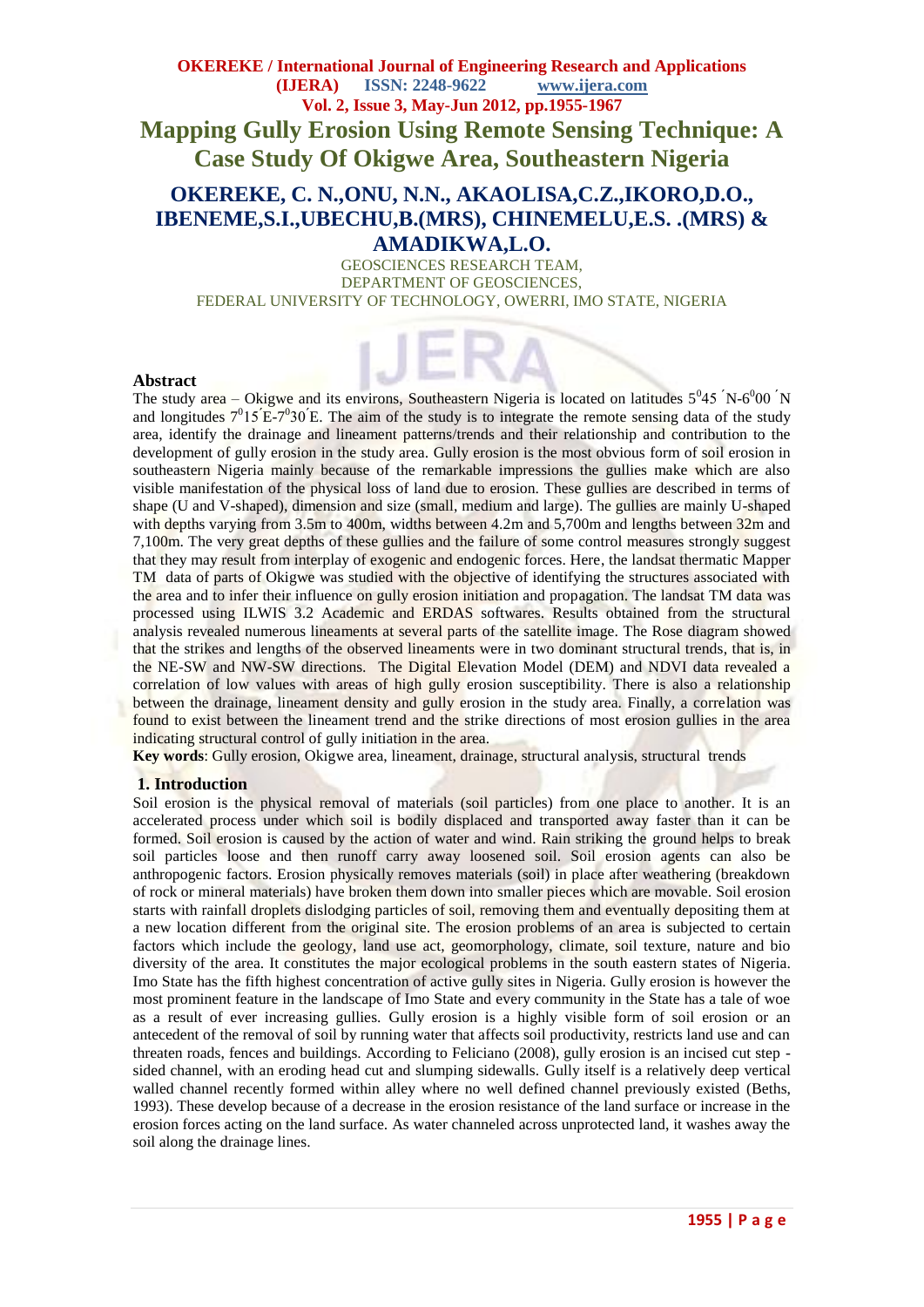The aim of the study is to integrate the remote sensing data of the study area, identify the drainage and lineament patterns/trends and their relationship and contribution to the development of gully erosion in the study area.

Southeastern Nigeria is a typical erosion region in the country. The presence of gully sites is one of the hazardous features that characterize Imo State and several other eastern states adjoining it (Ofomata,1985). A conservative assessment shows the distribution of known gully sites in different stages of development as follows, Abia (300), Anambra (700), Ebonyi (250),Enugu (600),Imo (450) (Igbokwe et al (2003) and Egboka (2004)). However, investigations carried out by Egboka and Nwankwo (1982) have shown that the primary causes of gully genesis and growth in the area lies in the hydrogeological and geotechnical properties of the complex aquifer system underlying the areas. The high hydrostatic pressure in the aquifer produces a reduction in the effective strength of the unconsolidated lease sands in the walls of the gullies leading to intense erosion. The erosion is followed by mass movements and sediment removal by flood flows.

### **1.2 Geology Of The Study Area**

The study area – Okigwe area, Southeastern Nigeria is located on latitudes  $5^045$  N- $6^000$  N

and longitudes  $7^015$  E- $7^030$  E and with an altitude of about 300m and above. Soils of the area are derived from false bedded sandstones (Ajali Formation) of the Maastrichtian geologic era and proximal to the upper coal measures (Nsukka Formation) of the Danvan geologic era.

Okigwe has humid tropical climate, having a mean annual rainfall of 2250mm and a mean annual temperature range of  $27^0$ -28<sup>0</sup>C (FEDALR, 1985). Orographic rainfall is common in the area occupying over 25km<sup>2</sup> land area, and the windward side of hills receive more rainfall than the leeward landscape. It has a sparsely vegetated shrubby rainforest with windward portions of hills having taller and varied plant species occurring in district tiers.

The Mamu Formation overlies the Nkporo Shale without evidence of break in sediment. The type locality is along Mamu River in Enugu area of eastern Nigeria. The Mamu Formation contains a distinctive assemblage of shale, mudstone and shaly sand, with coal-seams at several horizons. The sandstones which are fine to medium grained and white or yellow in colour are normally well-bedded, although cross-bedding may be seen in places. The shale and mudstone



Fig. 1: Geological map of study area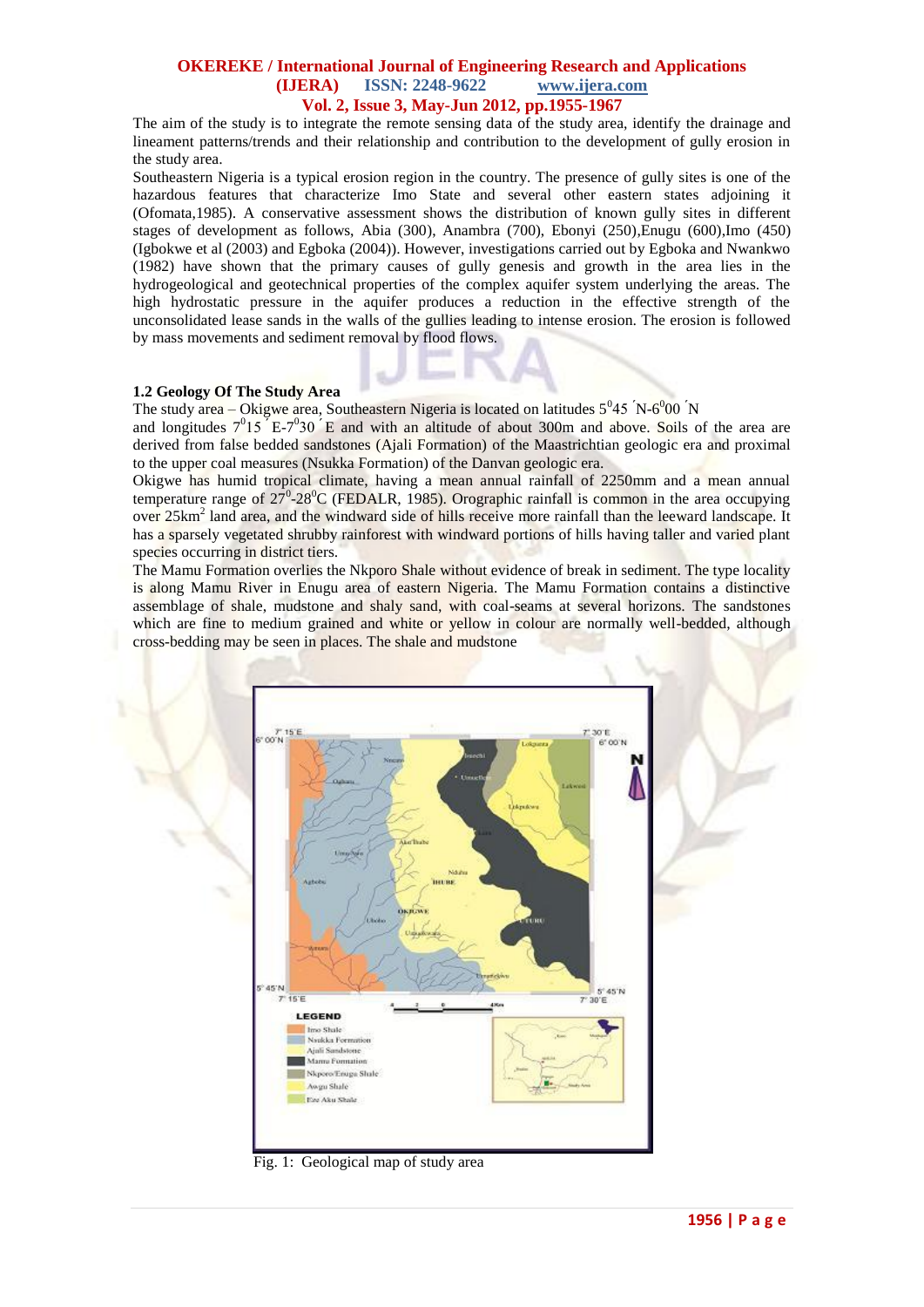are dark blue or gray and grade into sandstones (Reyment,1964). The shale frequently alternate with thin band and lenses of sandstone to form a characteristic striped rock. The intercalated shale are of marine origin with a lot of ammonities (Reyment,1964). Carbonaceous material is present in varying amounts and occurs at streak on the bedding or the sandstones or as irregular ramifications. Gray mudstones with scattered plant impression grade into highly carbonaceous shale. Thin lenses of shaly coal occur at numerous horizons. The different rock types alternate with another in beds which are few centimeters to several metres thick.

Ajali Sandstone overlies the Mamu Formation. The type locality is at Ajali River in Enugu area. The higher slope of the Enugu escarpment consist of Ajali sandstone with thickness of about 450 meters (Reyment, 1965). The formation continues into the former Idoma and Igala division where it also forms the higher slopes of the escarpment and underlies a considerable stretch of country further west. It underlies a belt of country on the dip-slope of Awgu Cuesta (Reyment, 1965). In the southern part of the Mamu river, the formation thins rapidly, until over the axis of the Anticlinorium (Reyment, 1962).

The thickness is only about 200 metres at Uturu in Abia State, Nigeria. On the south eastern limb of the Afikpo syncline, the Ajali Sandstone cap the ridge between Nguru and Arochukwu (Kogbe 1975, Reyment 1962).

The Ajali Sandstone consist of thick friable, poorly sorted sandstone, typically white in colour, but sometimes iron stained (Reyment, 1962). A marked banding of coarse and fine layers is displayed. The sand grain and fragment are sub-angular, with a sparse cement made up of white clay. It is overlain by considerable thickness of red earth, which consist of red sands, formed by the weathering and ferroginisation of the shale occur at intervals, increasing in number toward the base (Reyment,1965). Adeleye and Dessauvagie (1970), reported the presence of marine fossils (mostly gastropods and oysters) of probably Maestrichtian age. The Ajali Sandstone was deposited during a regressive phase.

The type locality of the Nsukka Formation is Nadu River, 14km north of Nsukka in southeastern Nigeria. The formation was formally known as the Upper Coal Measures (Tattam, 1944, Reyment and Barber, 1956). It is overlain by the Palaeocene Imo shale and lies conformably on the Ajali Sandstone in southeastern Nigeria. There is a broad stretch as far as the west of the Udi plateau. In the Okigwe division of south-eastern Nigeria, the basal beds dip at  $3^\circ$  to  $4^\circ$  towards west or south west and form the line of prominent hills along the eastern margin of the outcrop. The basal bed are also exposed in the upper reaches of the south-westerly flowing tributaries of the Imo river.

The Nsukka Formation transgresses directly into the Precambriam in the Okitipupa area of western Nigeria. In the Okitipupa area, the Nsukka Formation consist of sandstone, shale, occasional calcareous sandstone and sandy shale with plant remains. Thin coal seams have been found in a tributary of Owan river.

Throughout Nsukka, Udi and Awgu area, the lithology of the formation consist of an alternating succession of sandstone, dark shale and sandy shale, with thin coal seams in places. In these areas the basal sandstone of Nsukka Formation has a thickness of about 15m.

In Okigwe area, the Nsukka Formation has no coal present but consist of medium to coarse grained yellow sandstone with bands of shale and sandy shale. There is thin band of limestone which outcrops south of the Okigwe-Owerri road. The basal beds consist of coarse-to-fine grained sandstone which dip 30 to 40 towards west or southwest. The section in the Enem river along Uturu road comprises one decimeter of fossilferous limestone interbedded with sandstone, shale and sandy shale. The beds are mainly coarse ferroginised sandstone and sometimes cross bedded. The Nsukka Formation is about 350 metres thick.

There are bands of limestone which occur toward the top of the Nsukka Formation. The limestone contain oyster shells and veinella undata (corad), which suggests an upper Cretaceous age (Reyment, 1965).

The Nsukka Formation consist of deposit of proto-Niger delta, which advanced rapidly southward in the Anambra basin and the Afikpo syncline (Kogbe,1975). The formation ranges from Maestrichtian to probably lower Palaeocene and was deposited during a transgressive phase (Kogbe, Calvez, Mehes, Salami, 1975). Hence, the Nsukka Formation is underlain by the Ajali Sandstone.

The Campano Maastrichtian in south eastern Nigeria begins with dark gray, often friable, shales with occasional thin beds of limestone and sandstone. This part of the sequence belongs to the Nkporo Formation, the Owelli Sandstone, Enugu shale and Asata shale are lateral equivalents of the Nkporo Formation. These inner basin sediments are all of shallow water origin and there are frequent sharp face changes. The broad, shallow sea gradually swallowed further and coal-accumulating conditions resulted.

The basal part of the coal measure sequence, previously known as the "Lower Coal Measures" but now known as the Mamu Formation contains marine intercalations composed of ammoniferous shales (Rayment, 1964). The coal being part of the sequence consists of predominantly fresh water and low salinity sandstones, shales, mudstones and sandy shales, coal seams occur at several levels. Excellent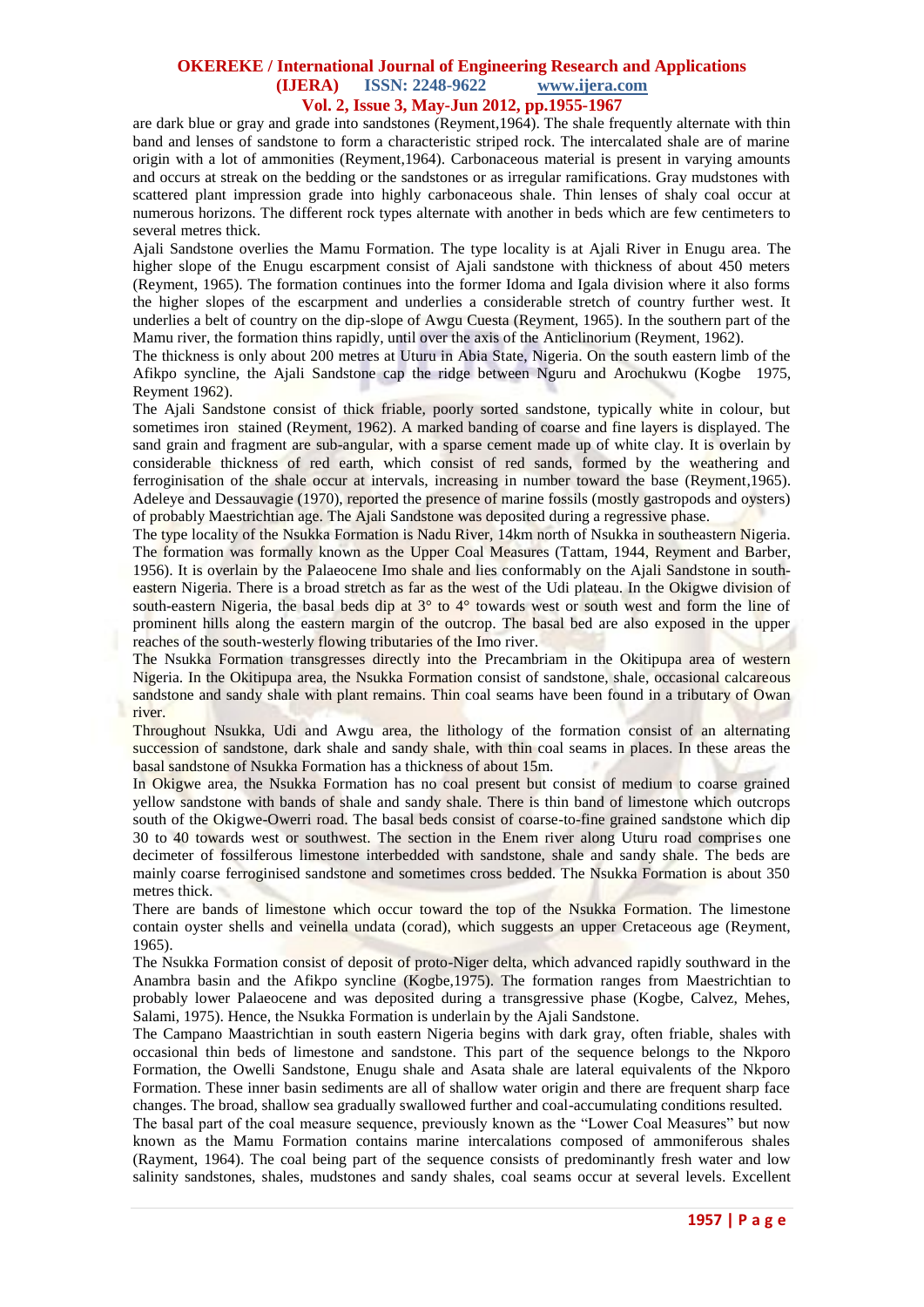exposures of the Mamu Formation can be seen along the Enugu Onitsha road at the Milliken Hill just on the outskirts of Enugu.

The Mamu Formation overlain by the Ajali Formation with its type locality along the valley of the Ajali River near Enugu. This formation was previously known as the false Bedded sandstone and consist of thick friable, poorly sorted sandstones typically white in colour but sometimes iron-stained. A marked bordering of coarse and fine layers is displaced. The sand grains and large fragments are sub angular, with a sparse cement of white clay. Large scale, cross bedding is characteristic, the Ajali Formation consists of thin bands of white mudstone and shale occurring at intervals and increasing in number towards the base. The Ajali Formation is often overlain by a considerable thickness of red earth which consists of red, earthy sands formed by the weathering and ferruginisation of the formation.

The Imo Formation consists of thick clayey shale, fine textured, dark grey to bluish grey with occasional admixture of clay and stone and thin band carbonized plant remains may be locally common and the formation becomes more sandy towards the top where it may consist of an alternation of bands of sandstone and shale.

## **2. Methodology**

The reconnaissance survey of the selected gully erosion sites were carried out on  $20<sup>th</sup>$  August 2011. This survey involves a multiple stops at the individual gully sites, observations, visual analysis of outcrops. The Global Positioning System (GPS) was used to measure the coordinates of some gully sites as shown below.

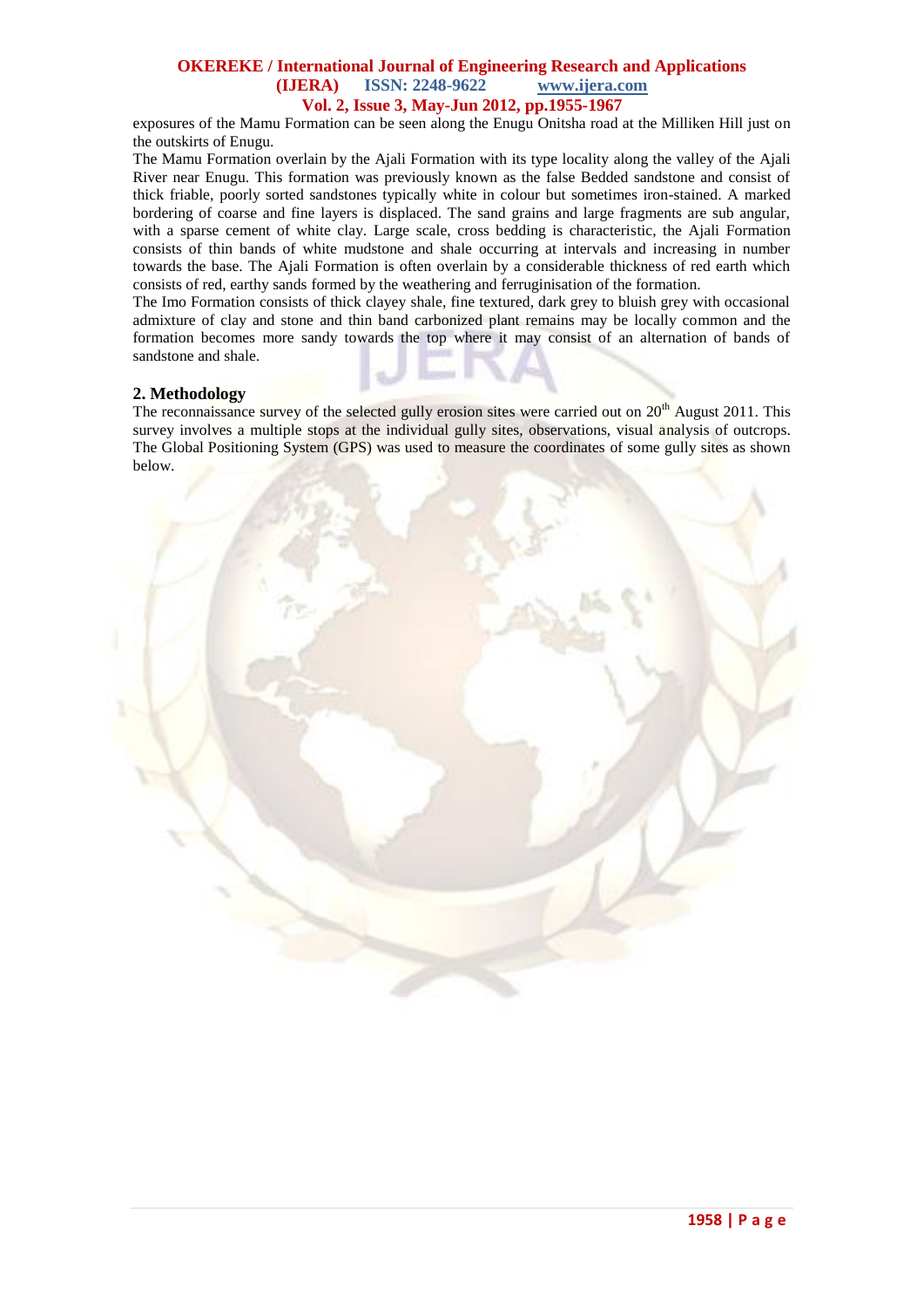| <b>Site Locations</b>    |                       |                          |                              |                    |                              |                       |
|--------------------------|-----------------------|--------------------------|------------------------------|--------------------|------------------------------|-----------------------|
| Location 1:              | <b>Okigwe</b>         | $\overline{\phantom{m}}$ | <b>Location 2: Umuowaibu</b> |                    | <b>Location 3: Eke Ibu I</b> |                       |
| Umuahia Road             |                       |                          | Latitude:                    | $5^{0} 53 N$       | Latitude:                    | $5^0 55^{\prime} N$   |
| Latitude:                | $5^{0}49$ N           |                          | Longitude:                   | $7^0 18 \text{ E}$ | Longitude:                   | $7^{\rm o}17{\rm ~E}$ |
| Longitude:               | $7^{\rm 0}20{\rm ~E}$ |                          | Elevations:                  | 151m               | Elevations:                  | 158m                  |
| Elevations:              | 154m                  |                          | Orientation of gully: NE     |                    | Orientation of gully: SW     |                       |
| Orientation of gully: NE |                       |                          |                              |                    |                              |                       |

### **2.1.Data Processing**

The landsat data used were acquired from the National Space Research and Development Centre Agency (NSRDA). The image was obtained using Landsat ETM sensor with band combination 2, 3 and 4 with a resolution of 30m. The following color codes were used, red for vegetation, black for rock outcrops, gray/white for bare/exposed surfaces and blue for water bodies. The processing of the landsat images were done using ILWIS 3.2 Academic and ERDAS imaging softwares. These softwares have the capacities of carrying out various data enhancement techniques such as linear enhancement, statistical analysis, principal component analysis and normalized difference vegetation index. The image enhancement operations were carried out for better visual interpretation, to reduce noise distortion in the image prior to a multi-band image classification and to detect line features in the satellite image to aid structural interpretation. The images were Geo-referenced to a universal transverse Mercator (UTM) grid using the softwares to allow compatibility and comparison with other data sets.

### **3. Discussion Of Result**

A comprehensive data processing and reduction were carried out on the landsat data and the following maps were generated: Digital Elevation Model (DEM) map, lineament and lineament density map, the Normalized Difference Vegetation Index (NDVI), the False Colour Composite Maps and the Rose Diagram.

The output of NDVI is a measure of vegetation richness of an area. Values of NDVI can range from -1.0 to 1.0, but values less than zero typically do not have any ecological meaning. Low NDVI values mean there is little difference between the red and near infra-red (NIR) signals. This happens when there is little photosynthetic activity, or when there is just very little NIR light reflectance (that is, water reflects very little NIR light from the NDVI of  $+0.30$  to  $-$ 0.38, which shows unhealthy vegetation. The area were much earlier in time protected by dense forest which the inhabitants removed in the process of urbanization and agricultural activities leading to an exposure of the fragile soil to the heavy downpour and concentrated runoff of the area. The high speed of the soil surface runoff culminates in rapid washing away of the soil surface weakening the soil strata which is the chief cause of gullies in the area. This fact is attested to by the findings of Egboka and Nwankwo 1985, Nwajide 1977, Igbokwe 2003 and Akamigbo 1988.

Mathematical formular for NDVI calculation on per pixel basis

## $NDVI = NIR - RED$

 $NIR + RED$ 

where NIR is the near infrared band value for a cell and RED is the red band value for the cell.

NDVI can be calculated for any image that has a red and a near infrared band.

The biophysical interpretation of NDVI is the fraction of absorbed photosynthetically active radiation. Many factors affect NDVI values like plant photosynthetic activity, total plant cover, biomass, plant and soil moisture and plant stress, because of this, NDVI is correlated with many ecosystem attributes that are of interest to researchers and managers (example, net primary productivity, canopy cover, bare ground cover). Also, because it is a ratio of two bands, NDVI helps compensate for difference both in illumination within an image due to slope and aspect and differences between images due to time of day or season when the images were acquired. Thus, vegetation indices like NDVI make it possible to compare images overtime to look for ecologically significant charges.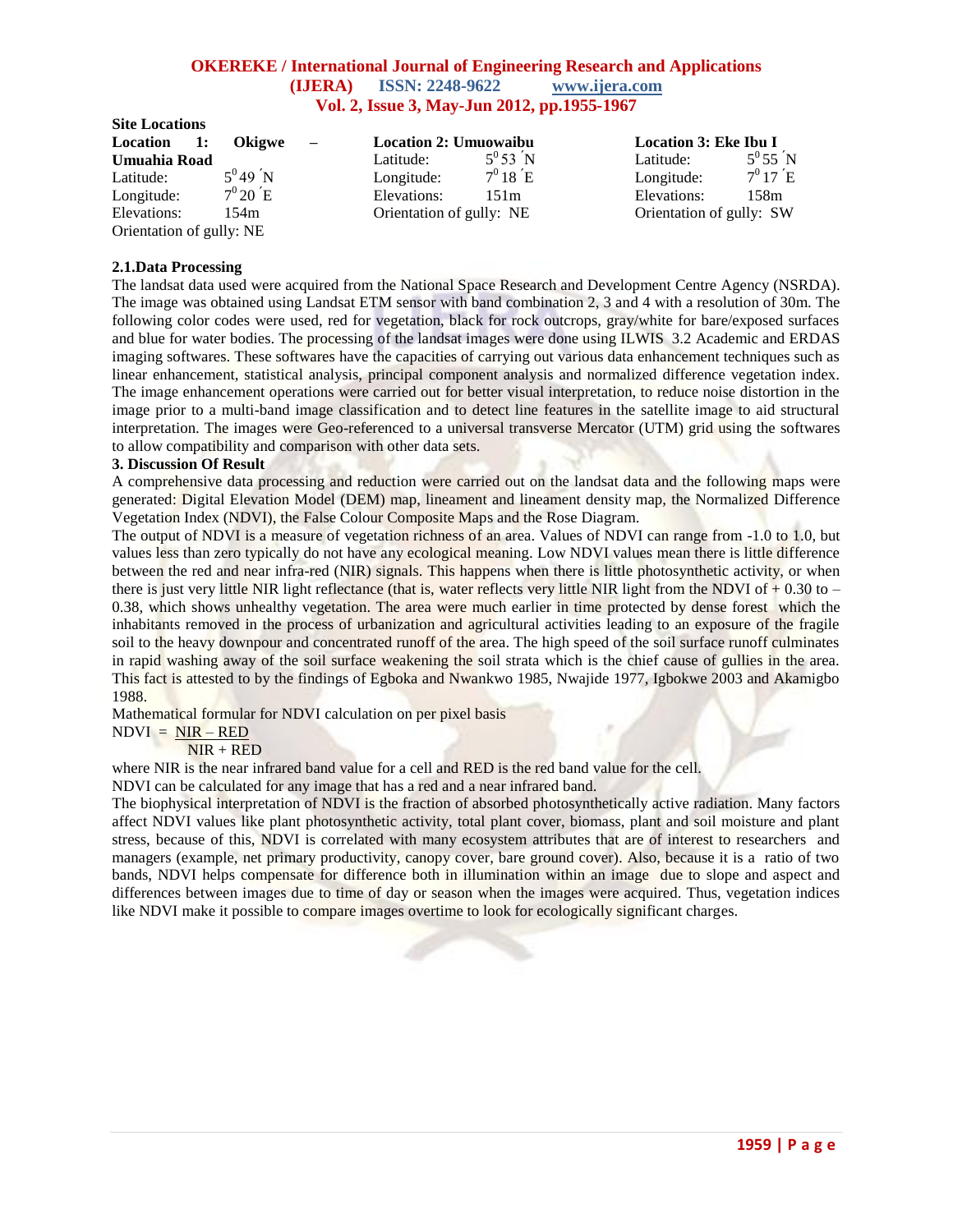

Plate 1: Active gully in Umuowaibu

- Plate 2: Road destroyed by gully in Umuowaibu 1 village
- Plate 3: U-shaped gully in Umuowaibu
- Plate 4: V-shaped gully in Umuowaibu
- Plate 5: Gully site in Ekeibu

The Normalized Difference Vegetation Index (NDVI) is an index of plant "greenness" or photosynthetic activity, and is one of the most commonly used vegetation indices. Vegetation indices are based on the observation that different surfaces reflect different types of light. Different photosynthetically active vegetation, in particular, absorbs most of the red light that hits it while reflecting much of the near infrared light. Vegetation that is dead or stressed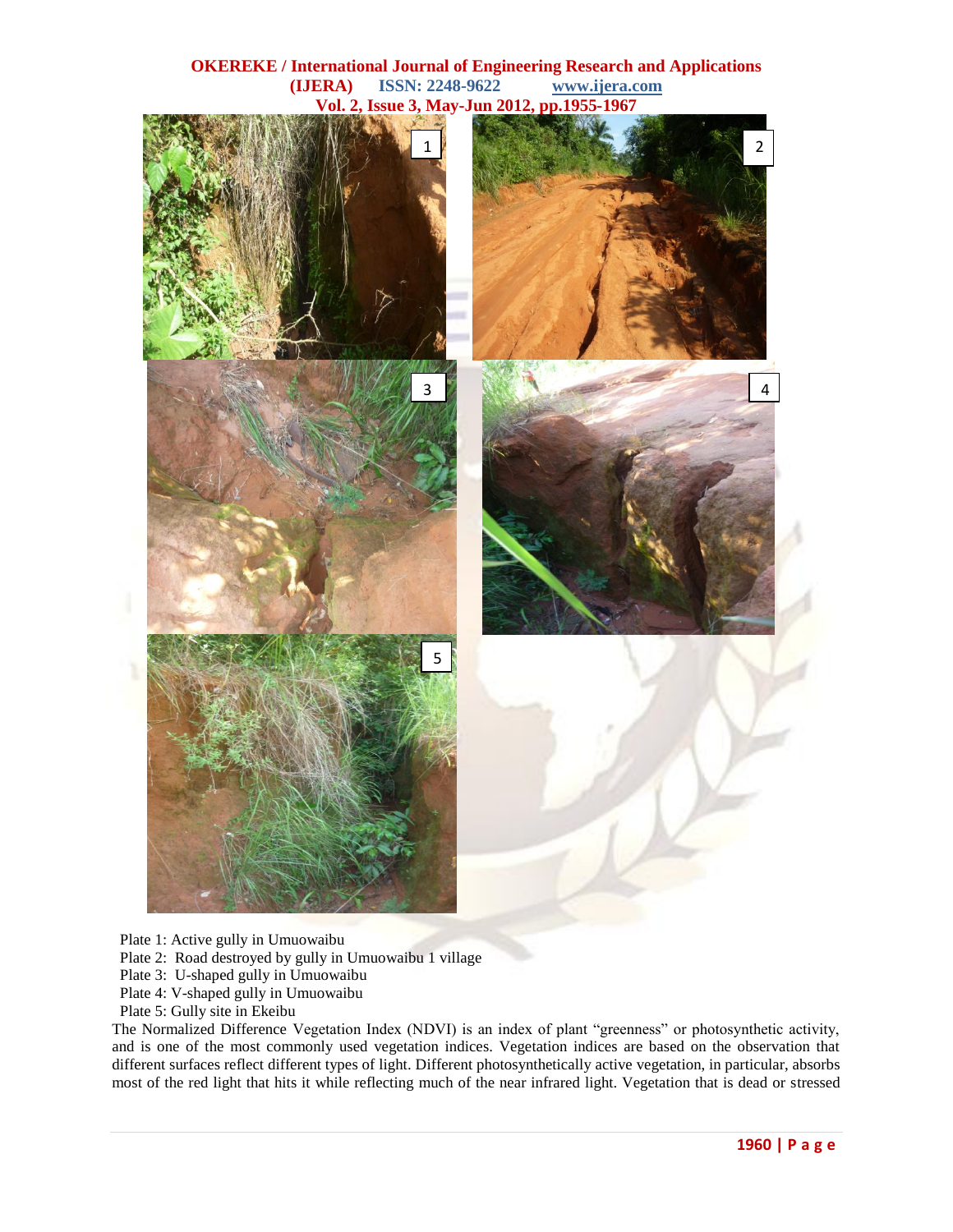reflects more red light and less near infrared light. Likewise, non-vegetated surfaces have a much more even reflectance across the light spectrum.



Fig. 3: The Normalized Difference Vegetation Index (NDVI) of the study area

Figure 4 shows the topographic roughness and geomorphology of the study area. The DEM is employed for structural geologic and tectonic interpretations such as locality faults, drainage pattern, geomorphology, lineaments and the boundary between geologic units,etc.

The DEM of the study area shows the elevation differences and a quick estimation of the geomorphology of the area. From the DEM map, the area is characterized by a rugged topography. The difference in elevation of the area is not consistent. The south western part of the area is on a high elevation ranging from 57-417 meters which is the highest peak in the area, the central part is red, green has an average elevation of 215-282 meters above sea level and it is observed to be trending NW-SE. The north eastern part has elevation of 57-215 meters above sea level.

The elevation of the area is increases from south to north and characterized by low hills with steep slopes which when correlated with the intense rainfall can be a causative factor of gully erosion in the area.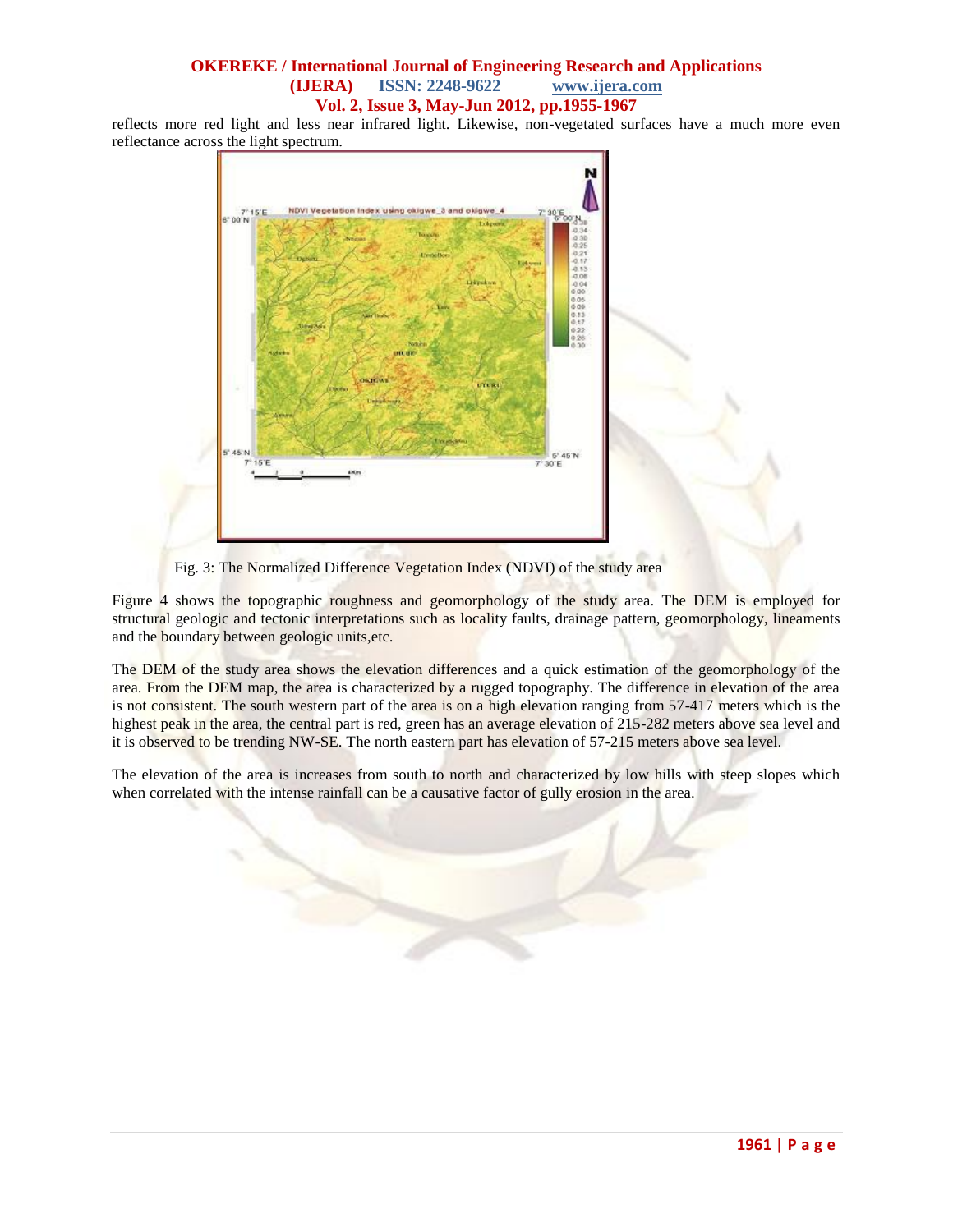

Fig. 4: The Digital Elevation Model (DEM) of Okigwe

Colour and colour tone are the brightness levels in digital images. The reflection of colour tones of different materials on the earth helps in distinguishing surface materials and their boundries. In this study, there are three colour composite images with RGB, R=Red, G=Green, B=Blue bands of landsat TM multispectral image respectively. The mid infrared portion of the spectrum is sensitive to active vegetation, water bodies and soil moisture. The composite image provides a naturalistic and earth view of the study area. In the RGB 752, 542, 275 false coloured composite maps, the green areas represents the active vegetation while the blue areas represents the waters, the grey areas represents the ground surface or bare rocks. The composite images reveal the drainage pattern of the study area to be dendritic. The dendritic drainage pattern of the area trends in the NE-SW direction (Figure 8) is associated with trench branching tributaries joining the main stream at acute angle and this pattern shows up on homogeneous, uniform soil and rock materials mostly in soft sedimentary rocks and old dissected coastal plains (Howard, 1967).

The dendrite pattern reveals a lithological, structural and topographical homogeneity of the study area. This occurs on homogenous gentle, uniformly sloping sedimentary surfaces whose main collector streams may indicate a fault or fracture.

The geological interpretation of the landsat imagery revealed a number of lineaments and mega- lineaments over 15km in size trending in the NE-SW, much less in NW-SE & N-S. The trend surface analysis in relation with the interpreted lineaments show that the dominant structural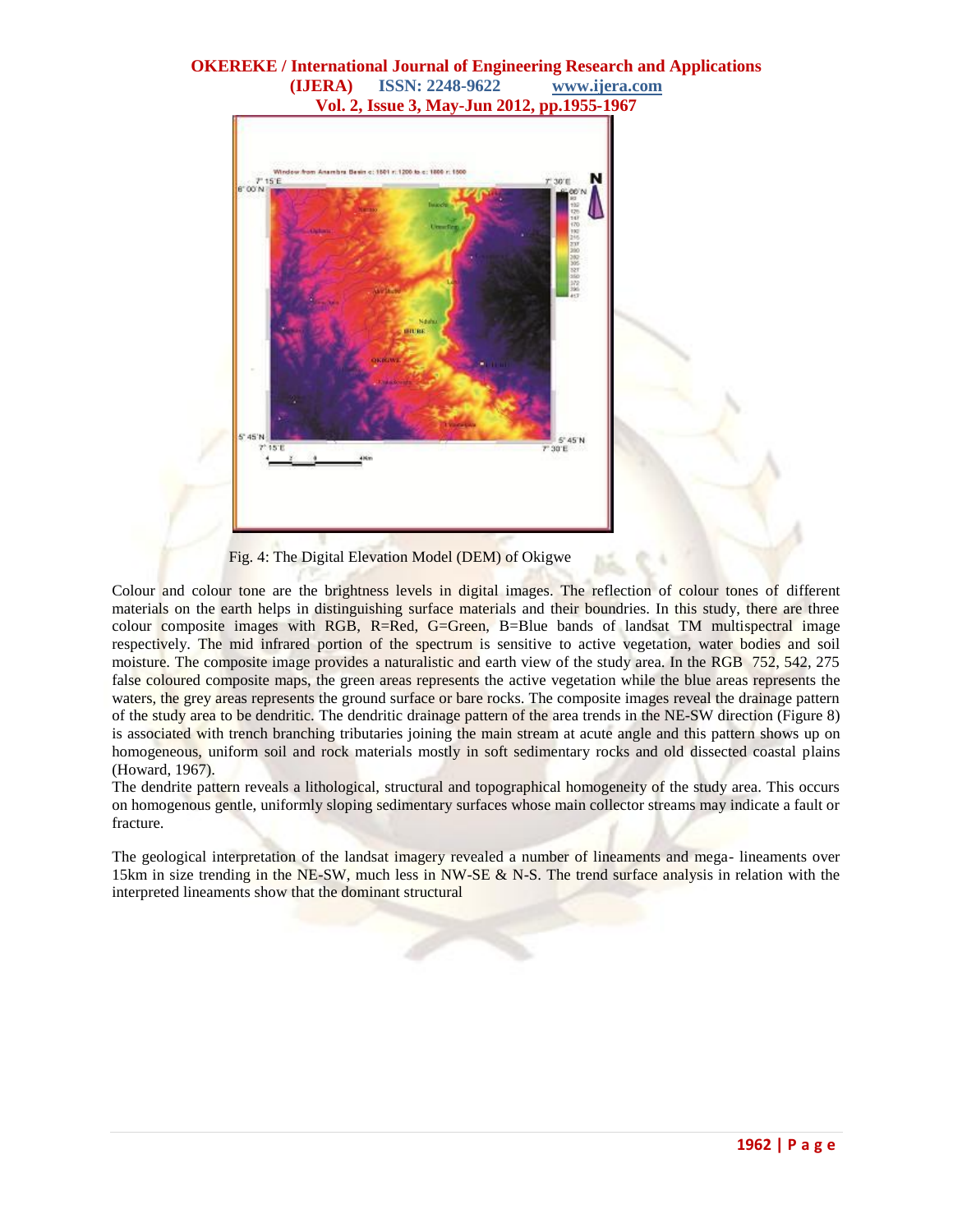





Fig. 6: RGB 543: False coloured Composite Image of the Study Area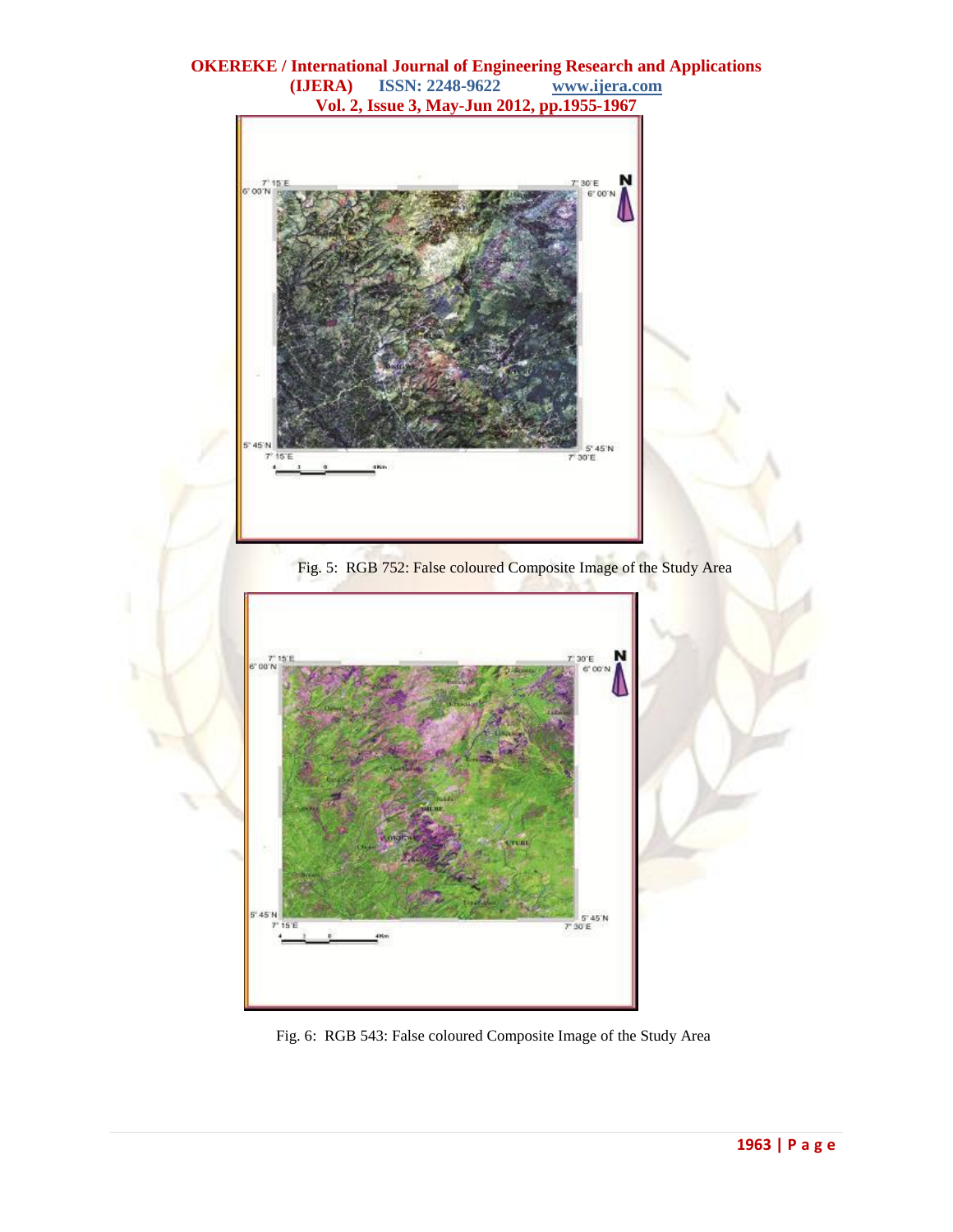

Fig. 7: RGB 275: False coloured Composite Image of the Study Area

trend is in the NE-SW direction which corresponds to the major lineament trend of the Anambra basin. This also shows that the area has a rugged topography and it is partly deformed by tectonic activities. The lineament trends are in line with the results of previous works which suggested that the south eastern part of Nigeria has a complex network of fractures trending NE-SW, NW-SE, N-S and E-W (Udoh, 1988, Chukwuike, 1977). The lineament trends corresponding to faults, geologic boundaries, folds and tectonically related joints in the area cause the ruggedness of the topography which the south eastern Nigeria has been interpreted to be a basic, associated with two major fault lines trending NE-SW and NW-SE (Ehirim, and Ebeniro, 2008). These findings show that the area is affected by tectonic activities and the effect of these tectonic activities on the geologic formation of the area is responsible for the increasing gully and landsliding in the study area. Results from the lineament analysis revealed that the lineament trend in the area correlated well with the measured strokes of the geologic formations. Similarly, a correspondence was found to exist between the lineament map, drainage density and occurrence of gullies and landslides. Lineament features are the surface expression of fractures affecting the bedrock. It is also defined as the most favourable structural conditions in control of various mineral deposits.

These features are clearly discernable on aeromagnetic maps and landsat images. It often indicates the form and position of individual folds, faults, joints, veins, lithologic contact and other geologic features. Lineament analysis helps to reveal zones of fracture concentration and identification of surface features. Linear features as seen on satellite images are usually the results of aligned morphologic rock or topographic relief of the basement. The measured variation are interpreted in terms of the probable distribution of magnetic materials below the surface, which in turn is the basis for inferences about the probable geologic condition.

Geomorphologists dealing with remote sensing applications have studied stream drainage patterns and their relationships to terrain conditions. Many have deduced different rock properties and structures using topographic relief interpretation from the imagery. They have illustrated and quantified relationships among selected rock properties, topographic and stream drainage patterns (Konecny, 2002).

Stream drainage density in eroding rock landscapes can be explained by a function of rock resistance to weathering, topography and climate. Rock resistance to both chemical and mechanical weathering is an important factor in explaining drainage patterns.

In terms of topography, higher relief creates a finer textured drainage as observed in the study. It is the amount of protective vegetation cover, which can be correlated to temperature and precipitation that significantly controls erosion and drainage density. The softer rock, such as shale areas, have higher drainage densities in drier climates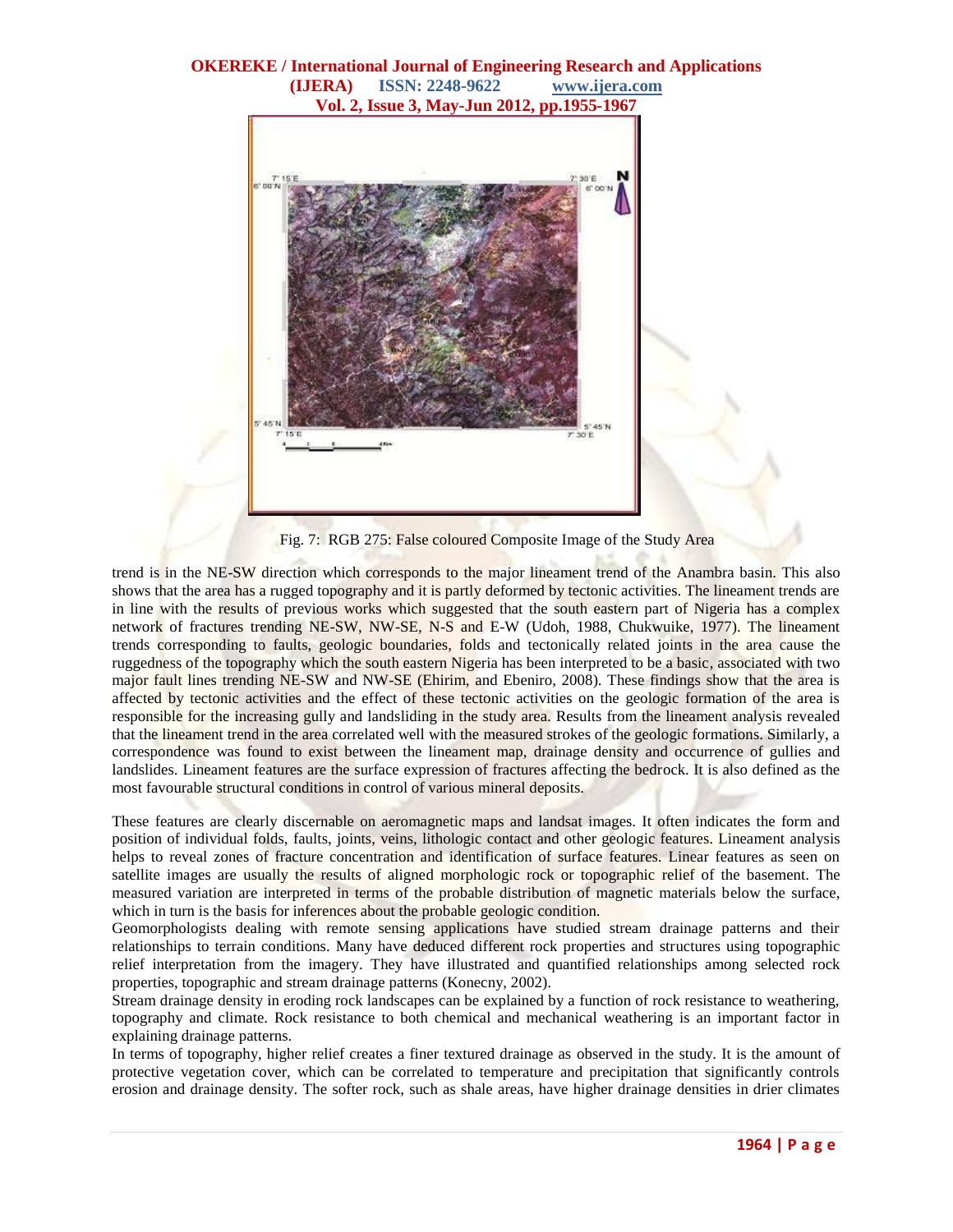than wetter climates. The protection of the rock and soil surface by vegetation compensates for the increase in precipitation.

Stream drainage density usually indicates the porosity and permeability of the underlying materials. Materials with good permeability generally have a medium to coarse drainage density. Such materials include sandstones, terrace gravels, limestones, volcanic ashes and sand dunes. Stream drainage density also shows that fine grained or impermeable materials have little moisture on the surface. This moisture does not infiltrate and must run off on the surface.

Stream drainage patterns can reveal large-scale coarse structure of underlying rocks, for example, stream drainage patterns with numerous straight parallel or sub-parallel segments can indicate extensive jointing on dipping bedded or foliated rocks.

Consistent angular relationships between stream elements indicate fractures. Co-centre drainage shows doming of layered sequence of rock related to intrusion or folding. Radial drainage shows doming, volcanic activity, or small resistant cylindrical intrusions in less resistant rocks. Well-developed dendritic drainage patterns without well developed parallel element suggest a uniform stratum without abundant discontinuities. This can consist of sedimentary, igneous, or metamorphic rocks or sheets of relatively uniform glacial or alluvial materials. Distributed channel patterns indicate alluvial fans, pediments, or deltas and they are usually associated with an abrupt decrease in stream velocity. Extensive drainage channels indicate strong foliation, dipping sequence of resistant and nonresistant rocks, or strong unidirectional fracturing.

The shapes of the main channels in the stream drainage area also provide clues about the geological structures. For instance, braided channels indicate easily erodable coarse-grained materials while meandering channels indicate medium to fine grained materials. Consistently, narrow and straight channels indicate resistant materials, but abrupt changes in channels indicate changes in geological structures. Extreme changes in channel types indicate changes in the materials that make up the bank. The main channel in the drainage area having discontinuities indicates cracks (breaks and fractures) and or faults as well as unconformities.



Fig. 8: Lineament and Drainage Map of the Study Area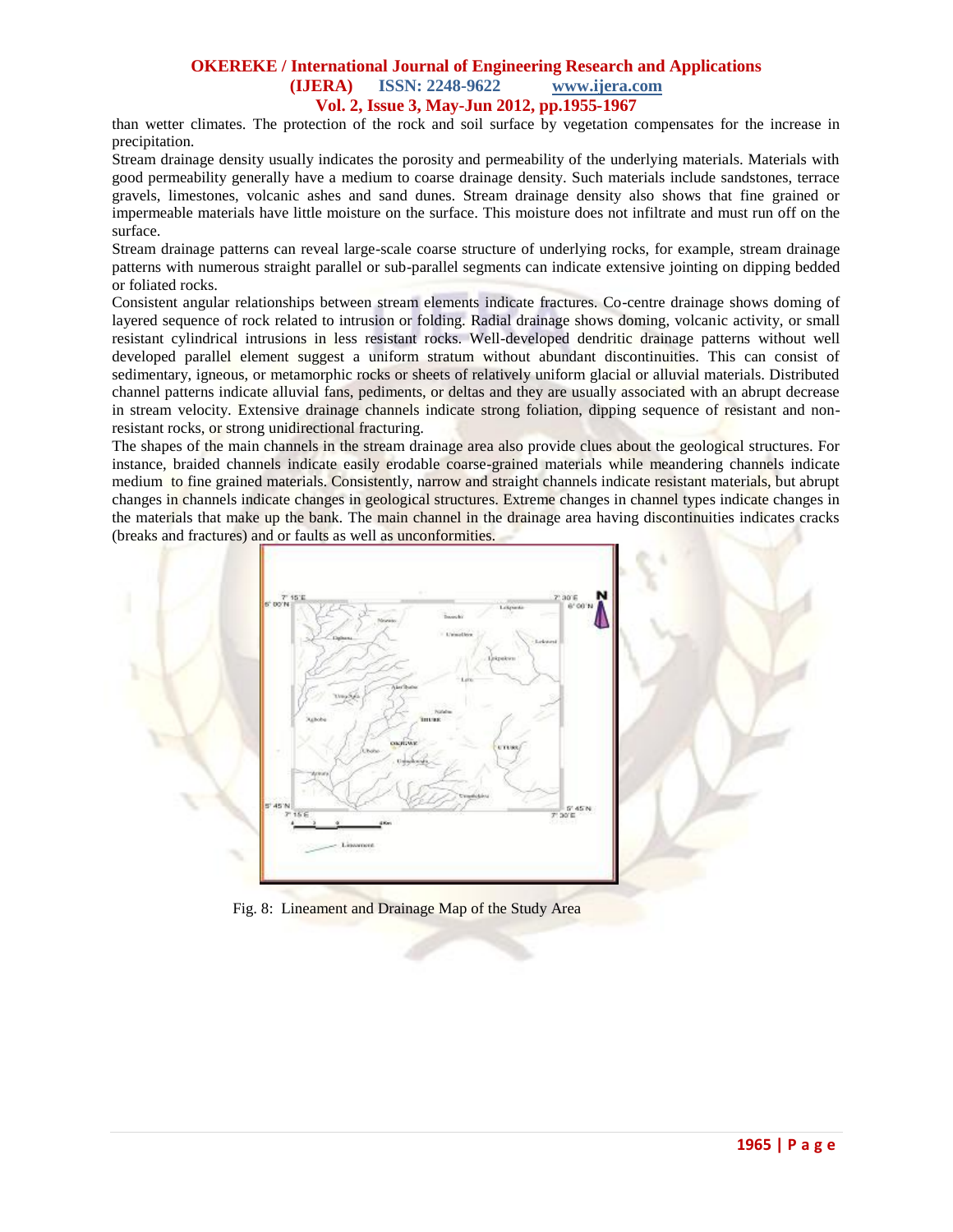

Axial (non-polar) data; No. of Data = 104; Sector angle =  $10^{\circ}$ ; Scale: tick interval =  $5\%$  [5.2 data]; Maximum = 20.2% [21 data]; Mean Resultant direction = 034-214; [Approx. 95% Confidence interval =  $\pm 14.7^{\circ}$ ]

Fig.10: Rose Diagram of the study Area showing the dominant lineament trends

### **4. Conclusion**

General conclusion can be drawn from this study that remote sensing techniques (landsat thematic imagery) are applicable in gully identification and characterization with high and desirable levels of accuracy. The processed data reveal several lineaments striking predominantly in NE- SW and NW-SE directions corresponding to the major lineament trend of the Anambra basin and the orientation of gullies in the study area.

The study revealed that the inherit susceptibility of the study area to gully erosion is derived from the effects of activities on the geologic formations of the area which is characterized by poor geotechnical properties based on previous studies in south eastern Nigeria as a whole. Nwajide, 1977, Egboka, 1984, Hiram and Ebeniro, 2006,